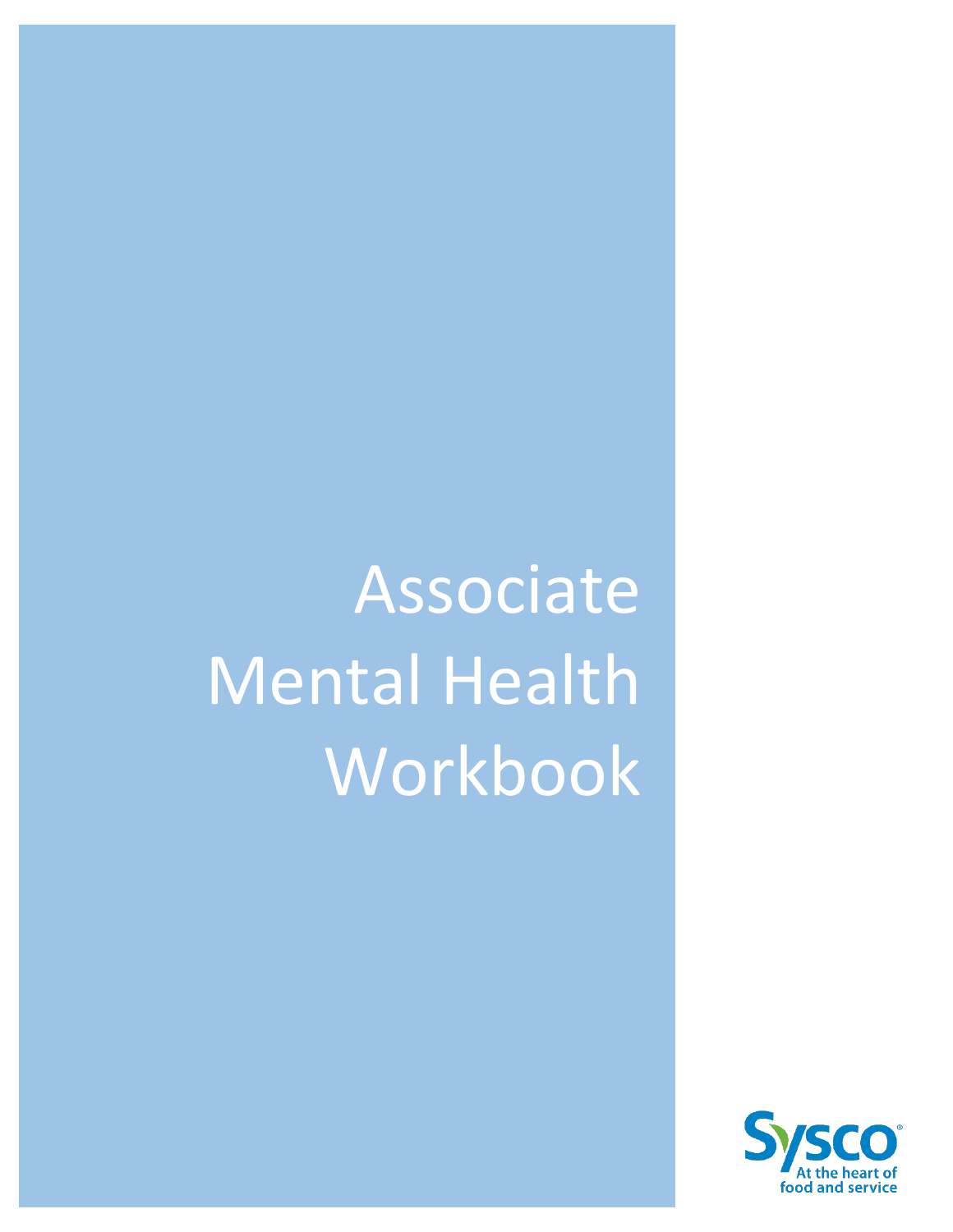# Disclaimer

The content in this guide is not intended to be a substitute for professional medical advice, diagnosis, or treatment. Always seek the advice of your physician or other qualified health provider with any questions you may have regarding a medical condition.

Please consult one of the following to find professional resources and more:

https://sysco.com/Sysco/Sysco-Associate-Well-Being

https://sysco.sharepoint.com/sites/FTARG/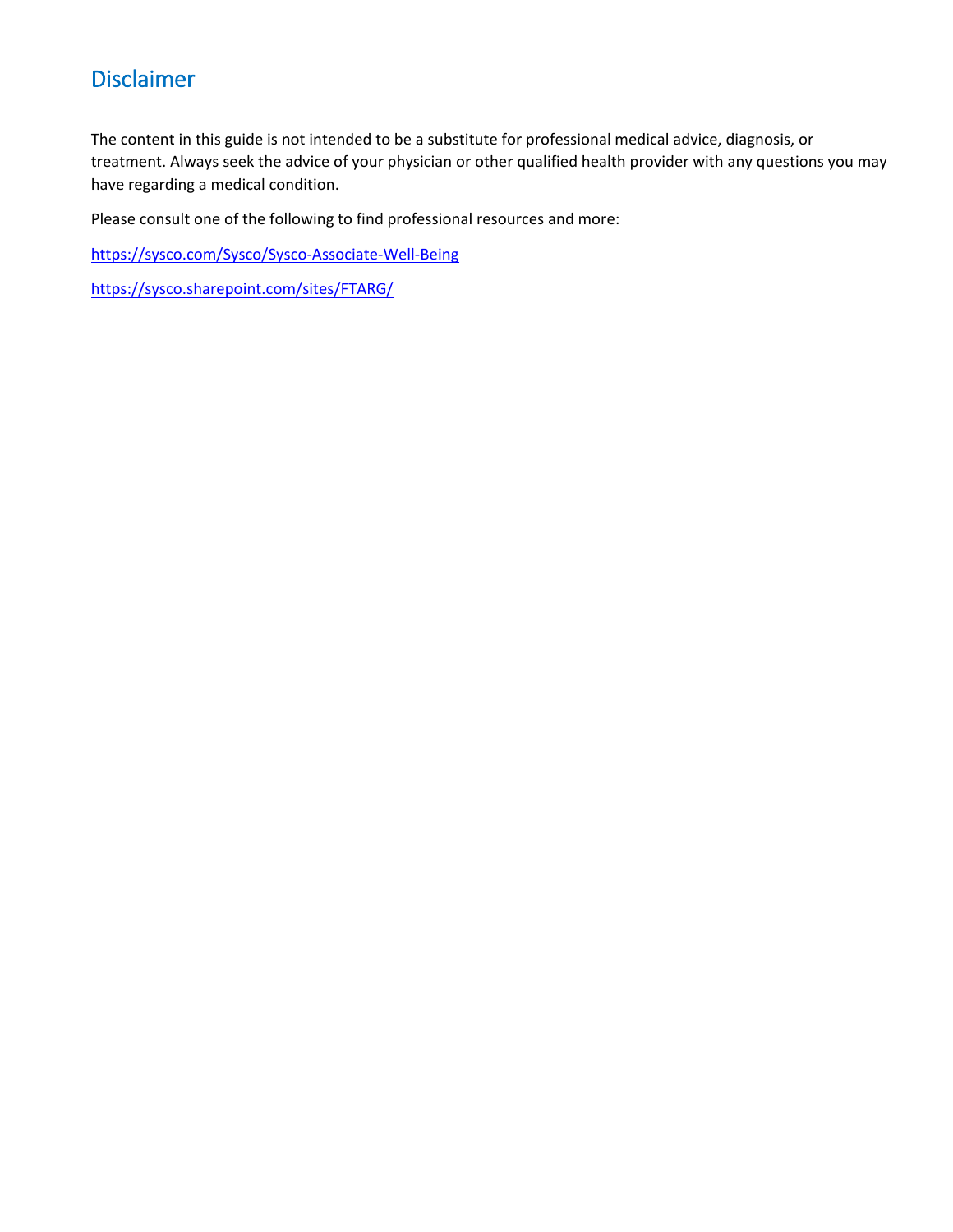# Mental Health Continuum

It's natural to go through ups and downs in life. Sometimes you bounce right back when you're feeling down. Other times, you may need help to recover and return to feeling like your usual self. So how can you tell when you need help?

The Mental Health Continuum Model illustrates the different mental health phases you may experience throughout your life and career. It also describes the physical and mental effects associated with each phase and suggests actions that may help. The model includes the following phases:

- Healthy and adaptive coping (green)
- **Mild and reversible distress (yellow)**
- More severe and persistent functioning impairment (orange)
- Clinical illnesses and disorders requiring concentrated medical care (red)

It's important to remember that you can move in either direction along the spectrum, which means there is always the possibility to return to full health and functioning.

| <b>Healthy</b>                                                                                                                                                                                                                                                                                                                        | <b>Reacting</b>                                                                                                                                                                                                                                                                                                                                                              | <b>Injured</b>                                                                                                                                                                                                                                                                                                                                    | TII                                                                                                                                                                                                                                                                                                                                                                                                                                                  |
|---------------------------------------------------------------------------------------------------------------------------------------------------------------------------------------------------------------------------------------------------------------------------------------------------------------------------------------|------------------------------------------------------------------------------------------------------------------------------------------------------------------------------------------------------------------------------------------------------------------------------------------------------------------------------------------------------------------------------|---------------------------------------------------------------------------------------------------------------------------------------------------------------------------------------------------------------------------------------------------------------------------------------------------------------------------------------------------|------------------------------------------------------------------------------------------------------------------------------------------------------------------------------------------------------------------------------------------------------------------------------------------------------------------------------------------------------------------------------------------------------------------------------------------------------|
|                                                                                                                                                                                                                                                                                                                                       |                                                                                                                                                                                                                                                                                                                                                                              |                                                                                                                                                                                                                                                                                                                                                   |                                                                                                                                                                                                                                                                                                                                                                                                                                                      |
| Normal fluctuations in<br>mood, calm, takes things<br>in stride<br>• Normal sleep patterns,<br>few sleep difficulties<br>• Physically well, good<br>energy level<br>• Consistent performance<br>Sense of humour, in<br>٠<br>control mentally<br>• Physically active and<br>socially active<br>• Limited or no<br>gambling/alcohol use | Nervousness, irritability,<br>impatience, sadness,<br>feeling overwhelmed<br>Trouble sleeping, intrusive<br>٠<br>thoughts, nightmares<br>Tired/low energy, muscle<br>÷<br>tension, headaches<br>Procrastination<br>$\bullet$<br>Displaced sarcasm,<br>٠<br>forgetfulness<br>Decreased physical and<br>٠<br>social activity<br>Regular but controlled<br>gambling/alcohol use | • Anxiety, anger, pervasive<br>sadness, hopelessness<br>• Restless or disturbed<br>sleep, recurring images or<br>nightmares<br>• Increased fatigue, aches<br>and pains<br>• Poor performance and<br>concentration or<br>workaholic, presenteeism<br>Negative attitude<br>Social avoidance or<br>withdrawal<br>• Increased<br>gambling/alcohol use | • Excessive anxiety, easily<br>angered, depressed<br>mood, suicidal thoughts<br>• Unable to fall or stav<br>asleep, sleeping too much<br>or too little<br>• Exhaustion, physical<br>illness<br>• Unable to perform<br>duties/control<br>behavior/concentrate,<br>overt subordination.<br>absenteeism<br>Isolation, avoiding social<br>$\bullet$<br>events, not going out or<br>answering the phone<br>Alcohol/gambling<br>addition, other addictions |
|                                                                                                                                                                                                                                                                                                                                       |                                                                                                                                                                                                                                                                                                                                                                              | Actions to take at each phase of the continuum                                                                                                                                                                                                                                                                                                    |                                                                                                                                                                                                                                                                                                                                                                                                                                                      |
| • Focus on task at hand<br><b>Break problems into</b><br>٠<br>manageable chunks<br>• Identify and nurture<br>support systems<br>• Maintain healthy lifestyle                                                                                                                                                                          | <b>Recognize limits</b><br>۰<br>Identify and minimize<br>۰<br>stressors<br>Engage in healthy coping<br>٠<br>strategies<br>Get adequate food, rest,<br>and exercise                                                                                                                                                                                                           | • Identify and understand<br>own signs of distress<br>• Seek social support and<br>talk with someone instead<br>of withdrawing<br>• Seek help                                                                                                                                                                                                     | • Seek consultation as<br>needed<br>• Follow health care<br>provider<br>recommendations<br>• Regain physical and<br>mental health                                                                                                                                                                                                                                                                                                                    |

### Take Action: Where you are on the continuum?

| Milestones | Where are you on<br>the continuum? | What action(s) are you going to take to get to (or stay) in the<br>green zone? |
|------------|------------------------------------|--------------------------------------------------------------------------------|
|            |                                    |                                                                                |
|            |                                    |                                                                                |
|            |                                    |                                                                                |
|            |                                    |                                                                                |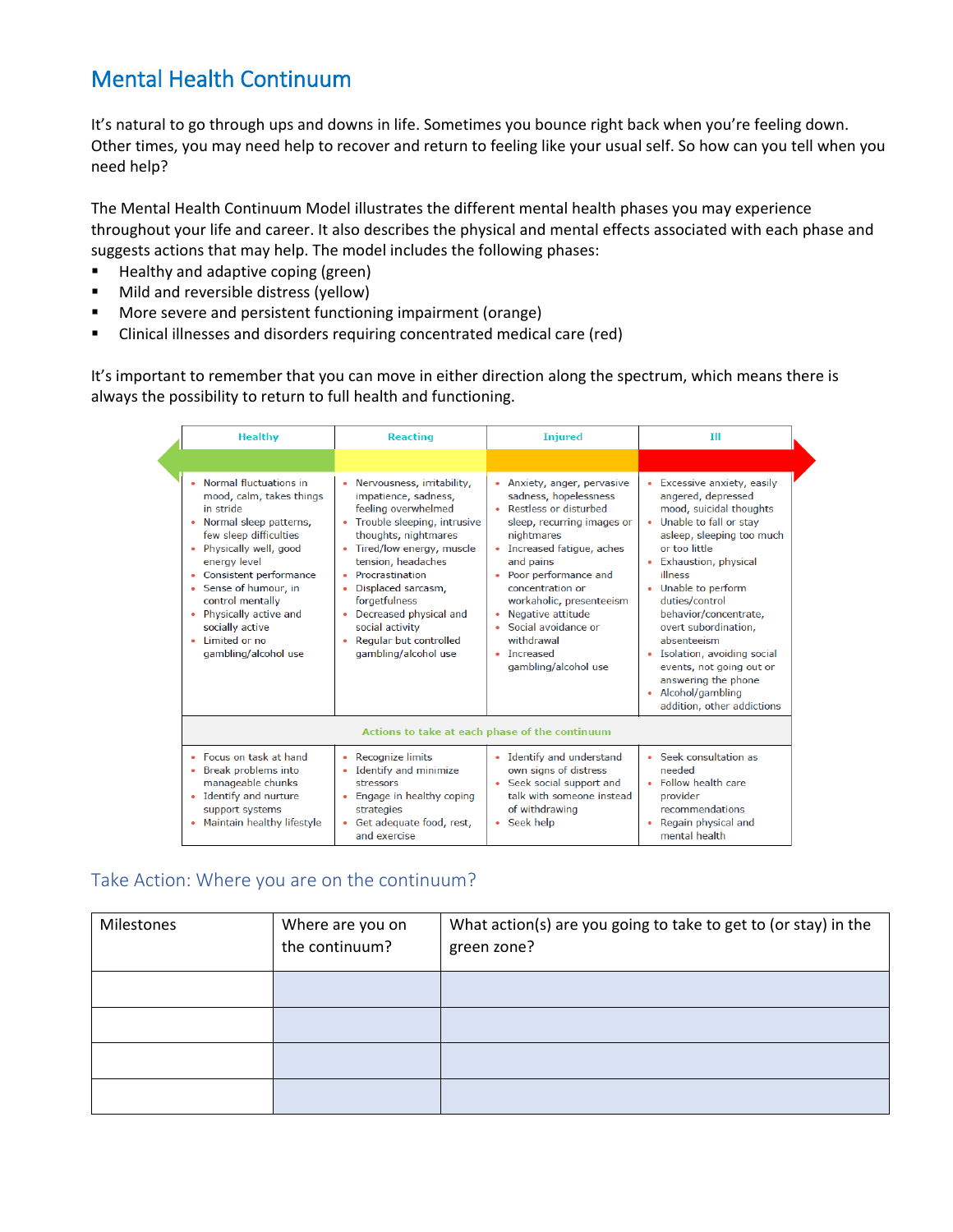# Understanding myself

Your mental health influences how you think, feel, and behave in daily life. It also affects your ability to cope with stress, overcome challenges, build relationships, and recover from life's setbacks and hardships.

# Take Action: Assess yourself

| My current problems                                                 | My life - significant events |
|---------------------------------------------------------------------|------------------------------|
| i.e. mood, behavior, finances, work, etc.                           |                              |
|                                                                     |                              |
| My strengths<br>i.e. achievements, skills, attitude, family/friends |                              |
|                                                                     |                              |
| What helps me cope                                                  |                              |
|                                                                     |                              |
| What doesn't help                                                   |                              |
|                                                                     |                              |
| My future direction                                                 |                              |
| i.e. Life goals, Personal development, Work aspirations             |                              |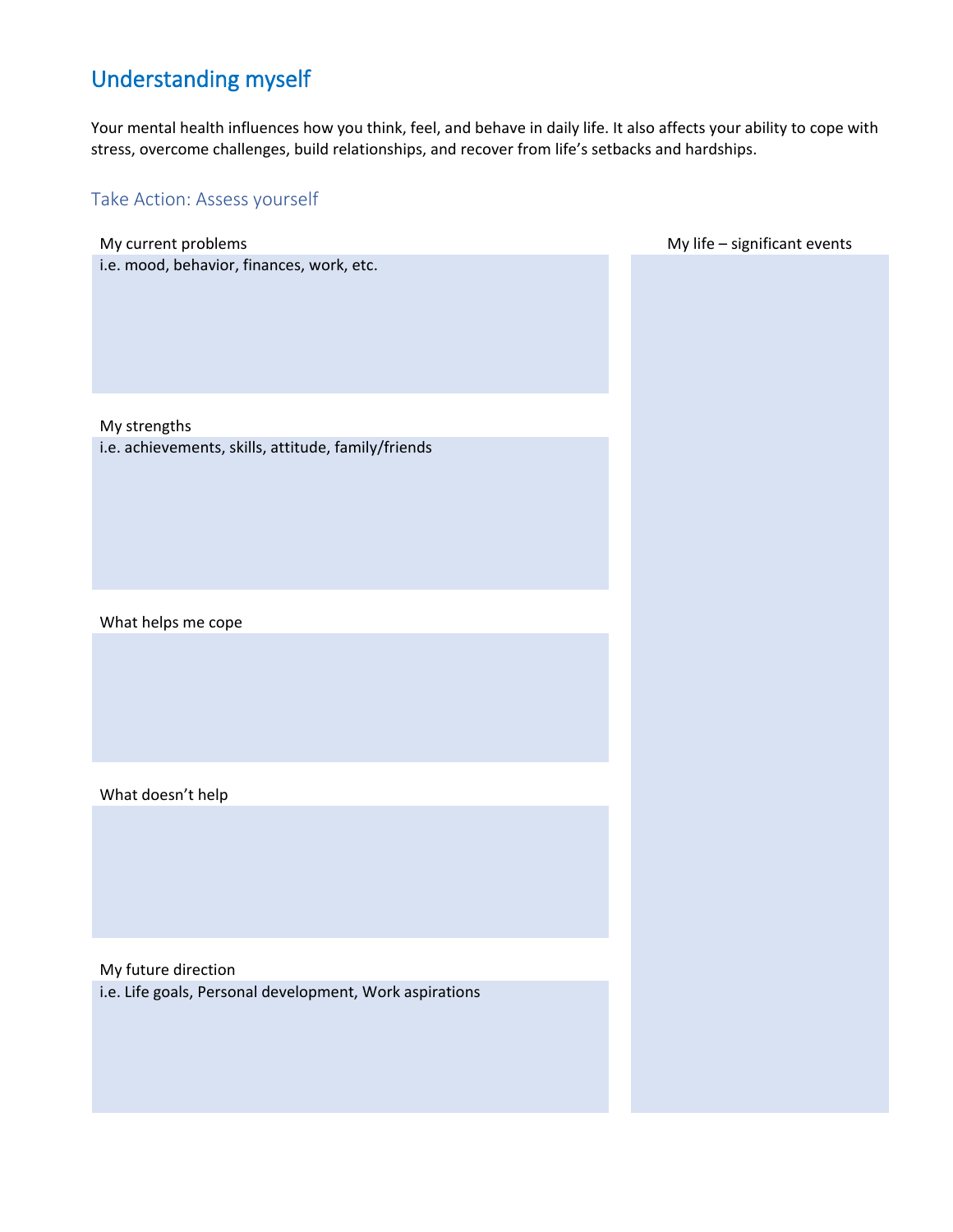# Reduce Anxiety by Planning Ahead

Many people react emotionally to things that never even happen. If they can rehearse the worst possible situation and think of ways to respond and deal with them, they can release and clear the emotions and be better prepared to best face whatever occurs.

Try this exercise, which is particularly helpful for people who experience a great deal of fear, worry, or anticipatory anxiety.

- 1. Look ahead to a situation that is creating fear, anxiety, or worry in you.
- 2. Imagine the worst possible things that could happen. Feel what those things would feel like in your body. Make it as real as possible.
- 3. Plan now how you would respond if any of these things happened. How will you take responsibility for your well-being in this situation? What will you do to take care of yourself?
- 4. Accept these scenarios as possibilities, then release them with gratitude for the learning they may bring. Focus your attention on the most positive and desirable scenario.

# Take Action: Anticipate the future

What's the worst that could happen?

What will be the consequences of the worst thing happening?

How have I coped in the past? What can I do to better cope this time?

What is more likely to happen (or what is the best that could happen)?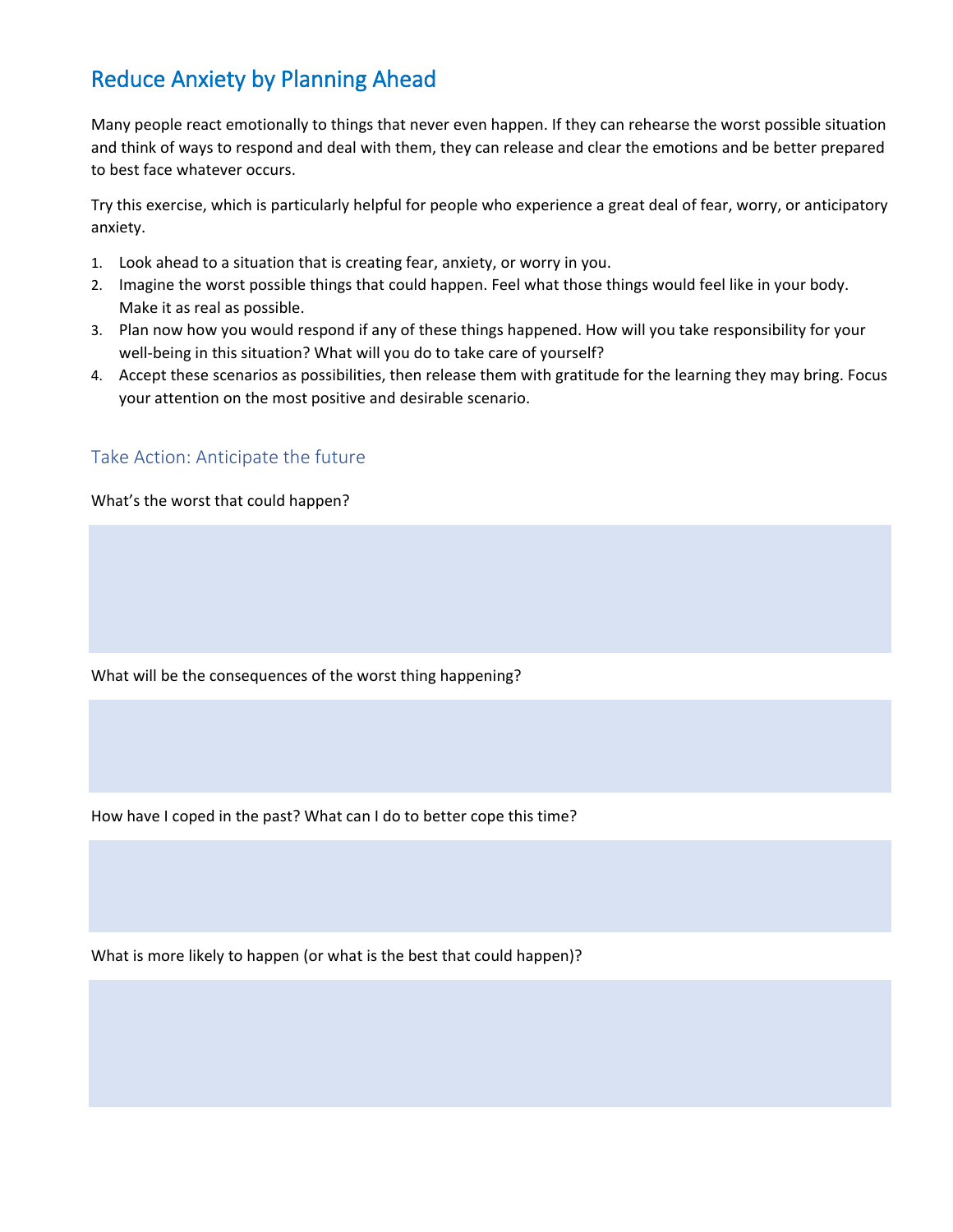# Circle of Concern and Influence

Focus on what you can control, and don't waste your valuable energy on the things you cannot. Steven Covey created the concept of the circle of influence and the circle of concern.

Circle of Concern

Circle of Influence

According to Covey, **proactive people** focus their time and energy on the things in their lives that they can directly control i.e. their circle of influence. they develop positive energy and confidence by making things happen and so gradually enlarging their circle of influence.

In contrast, **reactive people** tend neglect the issues that are under their control and the worry about things that are out of their control i.e. their circle of concern. Spending time and energy here can be exhausting, frustrating and ultimately demoralizing. Often times, reactive people see their circle of influence shrink as they drain their emotional energy battling against the things that they cannot control.

### Take Action: Identify what's in your control

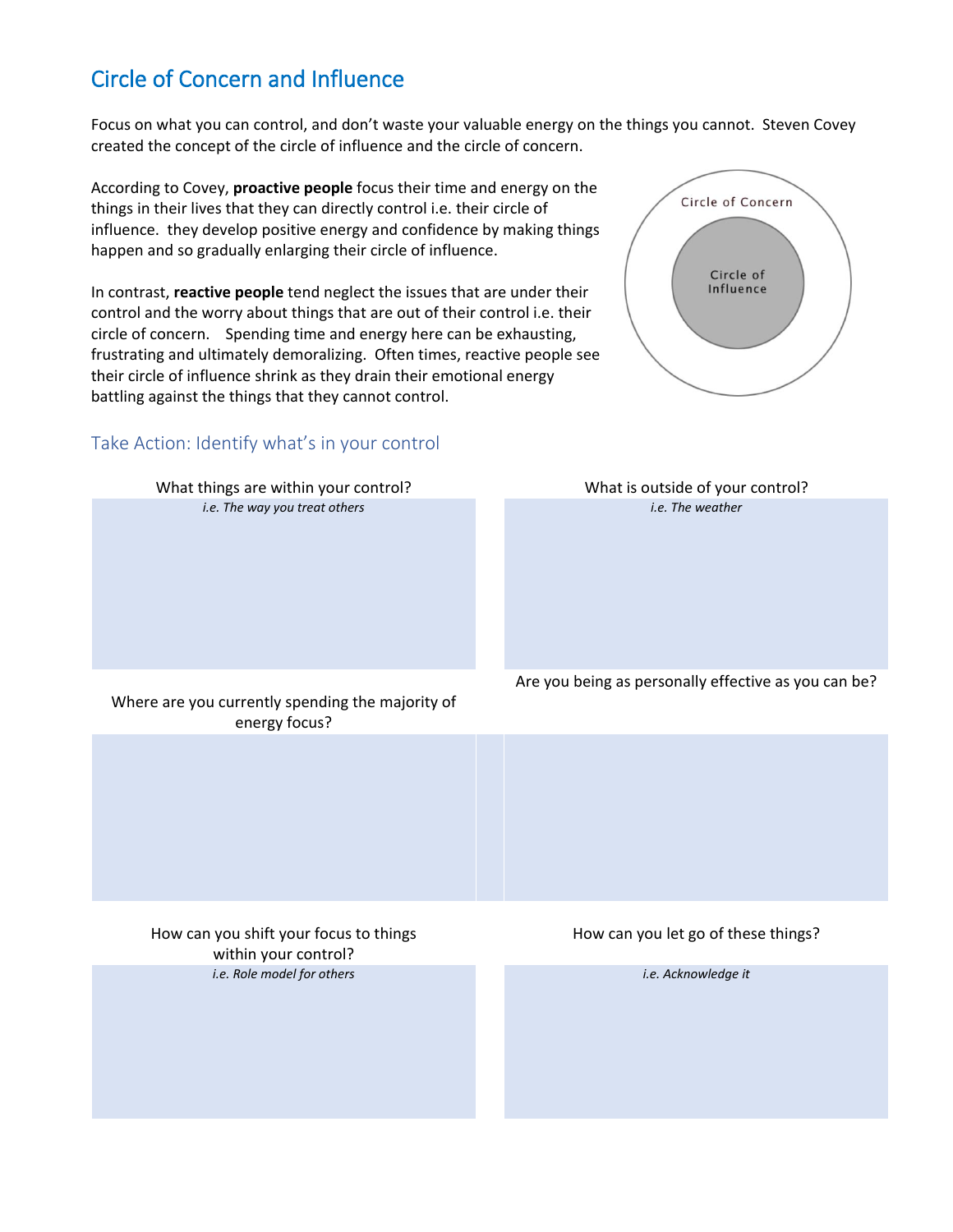# Creating Career Security

Taking your career firmly into your own hands is the best way to feel secure about your future. There are plenty of things you can do to take control of your own destiny.

#### $\overline{\mathscr{Q}}$ **Be Healthy**

Coping with uncertainty puts a heavy toll on your mental and physical health. This is why it is important to look after yourself. During times of uncertainty, take steps to care for your mental and physical health.

#### **Demonstrate your value**

Demotivation can creep up on you when you feel uncertain. Do your best work at all times. Exceptional work is always memorable. Do not sit quietly in meetings. Be proactive. Do things without being asked and look for to add value or make a difference to the company.

#### 52 **Keep yourself fresh and relevant**

Follow your life plan and keep learning. Empower yourself with current knowledge and relevant skills. No one should be complacent in their job even if it is a stable one. Be positive, adaptable and competent.

#### EQ. **Be open to opportunities**

 Explore future career paths and position yourself for promotion. Are there stretch assignments that you can volunteer for? What gaps do you see that you have the ability to solve? If you can't get the skills inside Sysco, look to non-profit volunteer opportunities to enhance your skillset.

#### $\overline{\mathscr{O}}$ **Save money**

Maintain an emergency fund so you are prepared for any circumstance. It will ease your mind to be confident that you have a financial safety net to fall back on.

#### -4 **Know your worth**

Stop thinking negative thoughts and don't put yourself down. Build resilience and a growth mindset. Use your time on activities that will help you build a stronger mind and focus on the things that truly matter to enhance your life.

#### Take Action: Take ownership of your career and personal development

**Navigating your future:** *What do you see as potential future career paths? What aspects of the job or the company interest you the most? Where do you have a natural aptitude? Where do you excel?*

**Stay relevant, competitive, and marketable**: *Is there a skill gap in your current job? What skills/knowledge do you have that make you valuable to Sysco? What skills are most valuable and marketable outside of Sysco? What skills/knowledge do you need to prepare yourself to be successful for the future? What are you doing to keep your skills fresh, current and relevant?*

**Build your reputation**: *What special accomplishments have you achieved? What work have you done that gives you pride? What are you doing to network and get noticed in the company? What teams/initiatives are you a part of? What is your personal brand? What are you known for? What do you want to be known for?*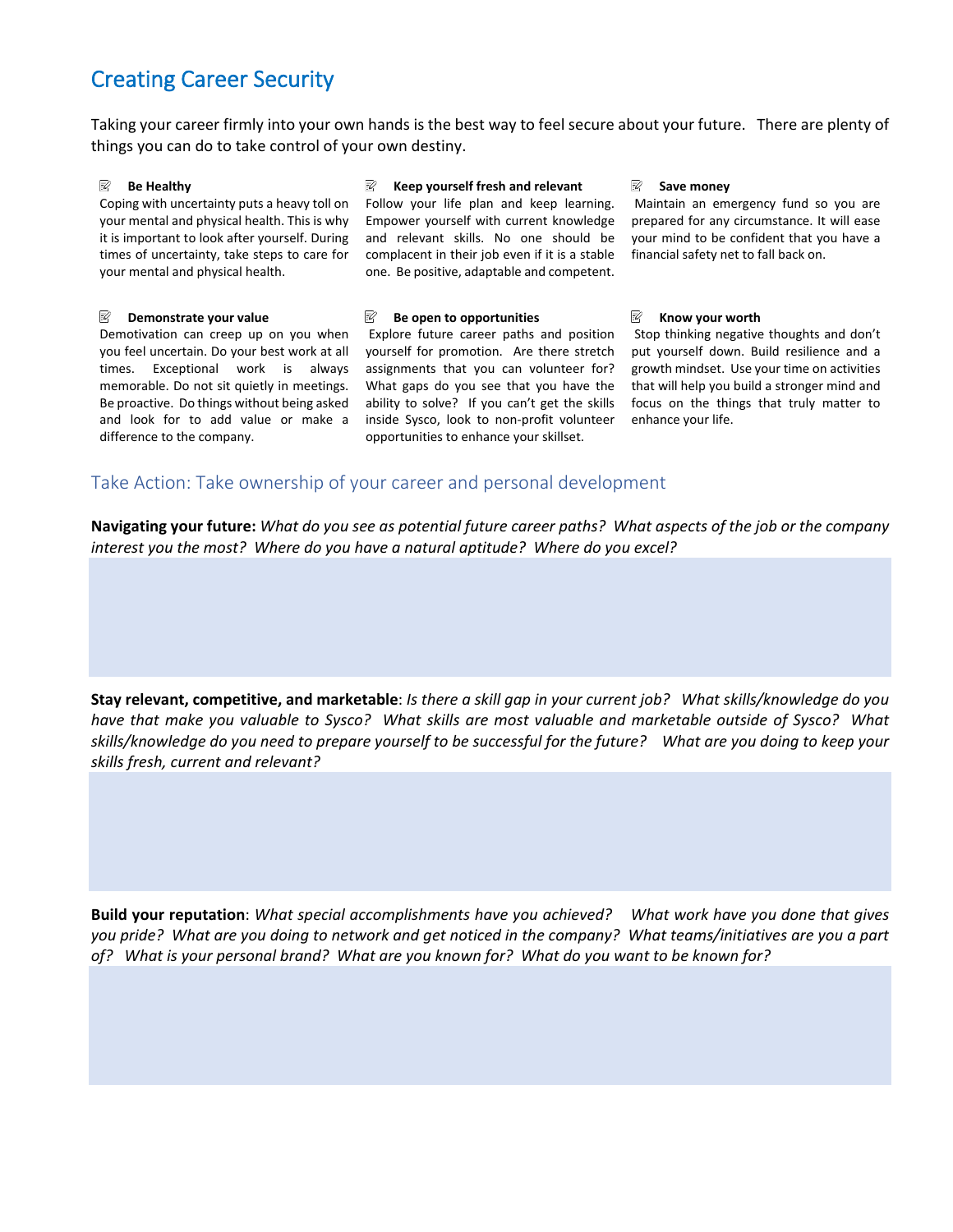# Positive Affirmations

A positive affirmation is something spoken aloud that you want to believe or want to be true. Repeating positive affirmations daily can help shift your internal dialog from negative to positive. You may choose to use positive affirmations to motivate yourself, encourage positive changes in your life, or boost your self-esteem. If you frequently find yourself getting caught up in negative self-talk, positive affirmations can be used to combat these often subconscious patterns and replace them with more adaptive narratives.

Here are a few examples:

- Today is going to be an awesome day
- All of my problems have solutions
- My mistakes help me learn and grow
- I can do anything I put my mind to
- I've overcome every difficult situation in my life, and I will continue to be an overcomer

#### Take Action: Write your own positive affirmation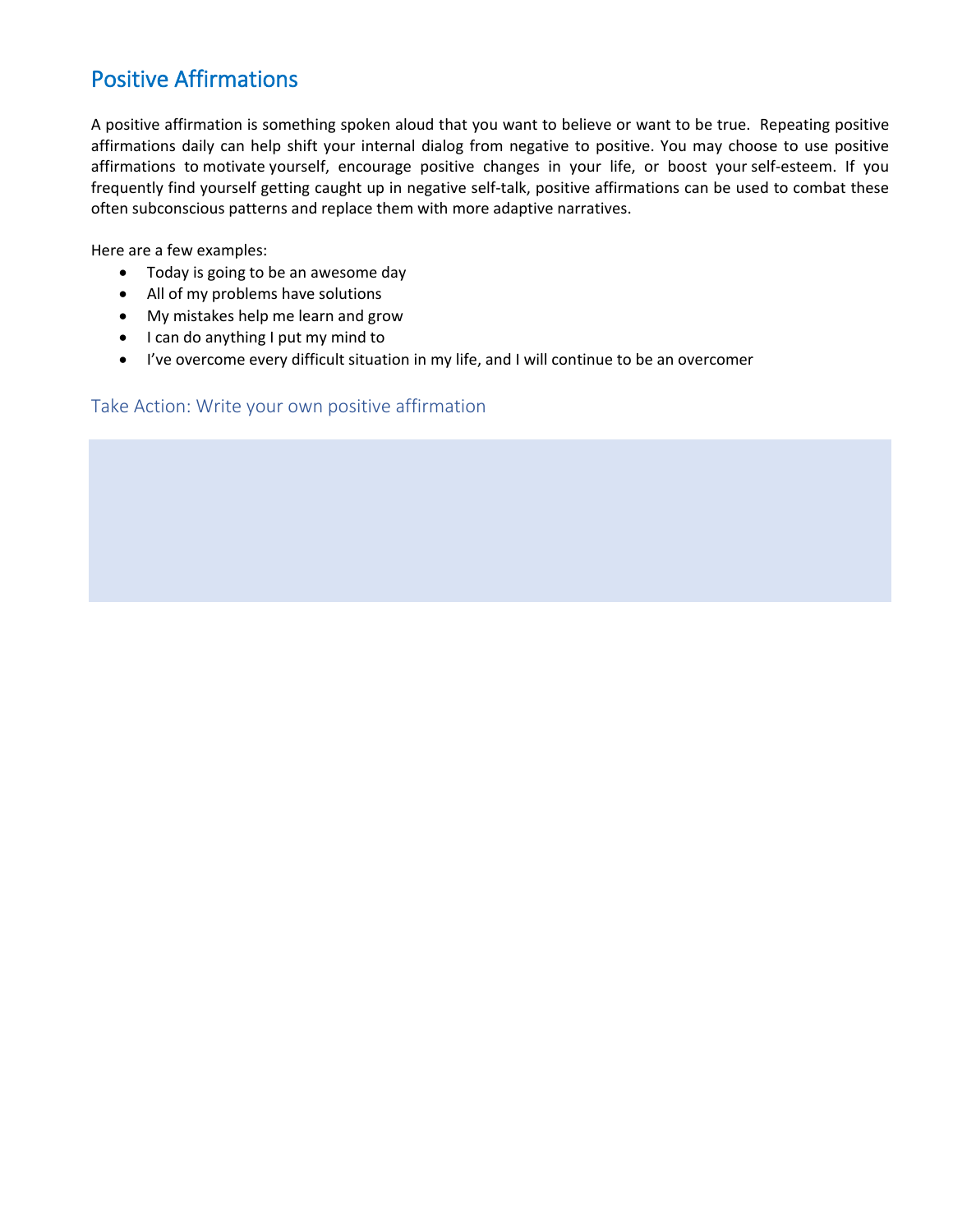# Stress Management

In day to day life, the term "stress" is often used to describe negative situations. This leads people to believe that all stress is bad for you, and this is not actually true. Stress is not always a bad thing. Stress is simply the body's response to changes that create challenging demands. Many professionals suggest that there is a difference between what we perceive as positive stress (eustress), and negative stress (distress).

#### **Positive stress (eustress) has been described as having the following characteristics:**

- motivates, focuses energy
- is short-term
- within our coping abilities
- feels exciting
- improves performance.
- Keeps life exciting and fulfilling.

**Eustress is important.** Without it, we would become bored at best and, in more serious cases, depressed. We would feel a lack of motivation to accomplish goals and a lack of meaning in life. Eustress gives us a reason to get up in the morning.

# Take Action: Identify stressors & symptoms of stress

Describe your largest source of negative stress (distress).

#### **Negative stress (distress) has been described as having the following characteristics:**

- causes anxiety or concern
- can be short or long-term
- outside of our coping abilities
- feels unpleasant
- decreases performance
- can lead to mental and physical problems.

#### **Long-term (distress) stress can harm your health.**

Coping with the impact of chronic stress can be challenging. Because the source of long-term stress is more constant than acute stress, the body never receives a clear signal to return to normal functioning.

Your stress response: Check each symptom below that you experience when you are stressed.

| $\Box$ Restlessness | $\square$ Headaches      | $\square$ Muscle | $\square$ Sweating | $\Box$ Cold sweats    | $\Box$ GI symptoms |
|---------------------|--------------------------|------------------|--------------------|-----------------------|--------------------|
| $\Box$ Fatigue      | $\Box$ Stomach pain      | tension          | $\Box$ Shaking     | $\Box$ Flushed cheeks | $\Box$ Nightmares  |
| $\Box$ Insomnia     | $\Box$ Anger/frustration | $\square$ Nausea | $\Box$ Nail biting | $\Box$ Weak immunity  | $\Box$ Withdrawal  |

Burnout can result from experiencing chronic stress. Left unchecked, burnout can wreak havoc on your health, happiness, relationships and job performance. In order to catch burnout and combat it early, it's important to know what to look out for.

Check each symptom you are currently experiencing below.

- $\square$  Exhaustion: you feel tired all the time
- □ Frustration & pessimism
- $\square$  Slipping job performance
- 
- $\Box$  Unhealthy coping strategies
- $\Box$  Health problems: mental & physical
- $\square$  Lack of motivation
- $\square$  Cognitive problems
- $\square$  Interpersonal problems
	- $\Box$  Never shutting off work
		- D Decreased satisfaction at work or at home

**Do you see any concerns from your above answers? Complete the "Asking for Help" workbook page.**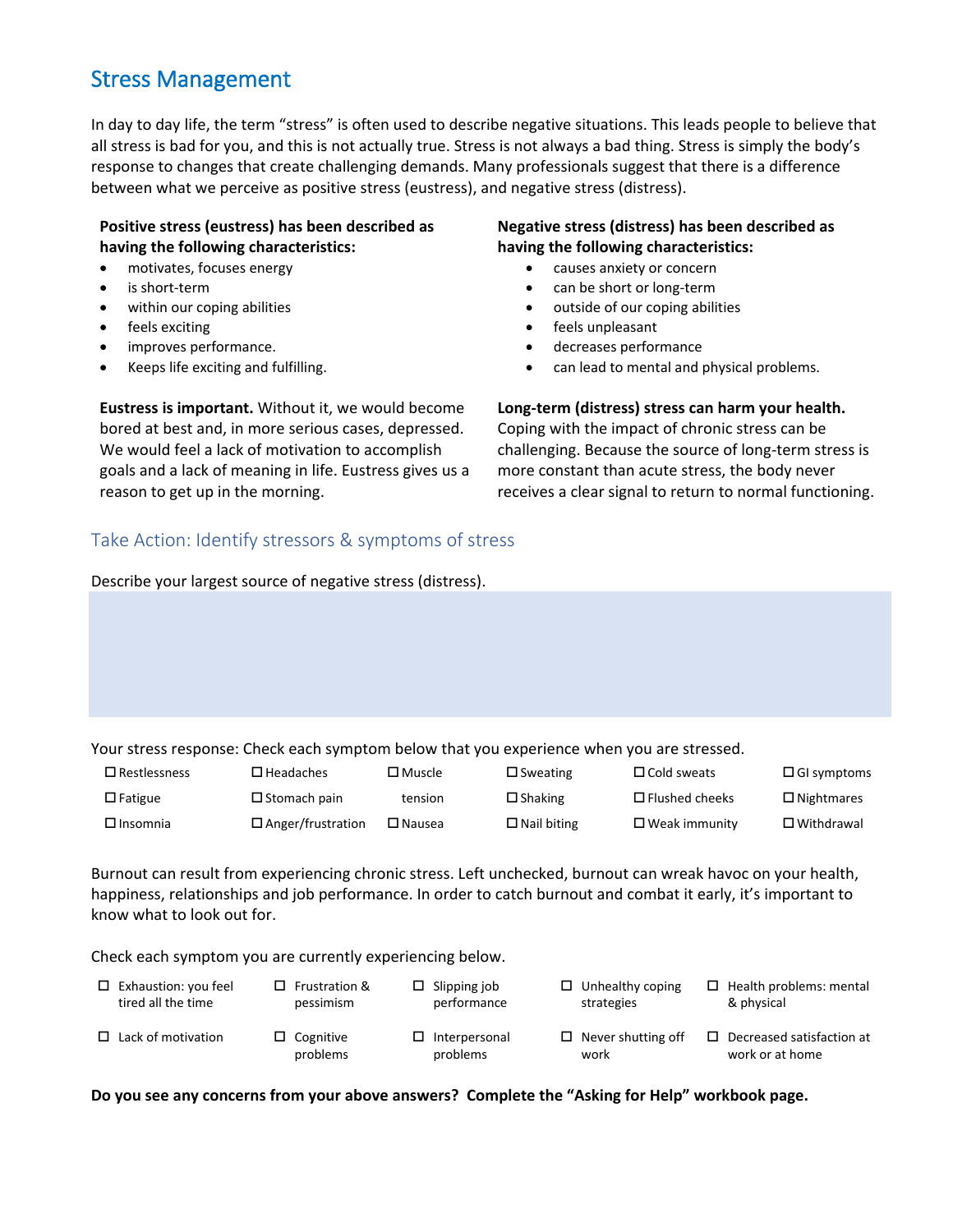# Gratitude

Keeping a journal of the things you are grateful for has been shown to have a powerful effect on mental wellbeing. Among other benefits, journaling about gratitude reduces stress, increases happiness, and improves selfesteem.

# Take Action: What are you grateful for?

Things I'm grateful for

| <b>.</b> |  |  |  |
|----------|--|--|--|
| 2.       |  |  |  |
| 3.       |  |  |  |
| 4.       |  |  |  |
| 5.       |  |  |  |

#### People I'm grateful for

| <b>.</b> |  |  |
|----------|--|--|
|          |  |  |
| ∽<br>J.  |  |  |

Things about myself I'm grateful for

| ำ<br><u>.</u><br>3. | $\mathbf{A}$ |  |  |
|---------------------|--------------|--|--|
|                     |              |  |  |
|                     |              |  |  |
|                     | 4.           |  |  |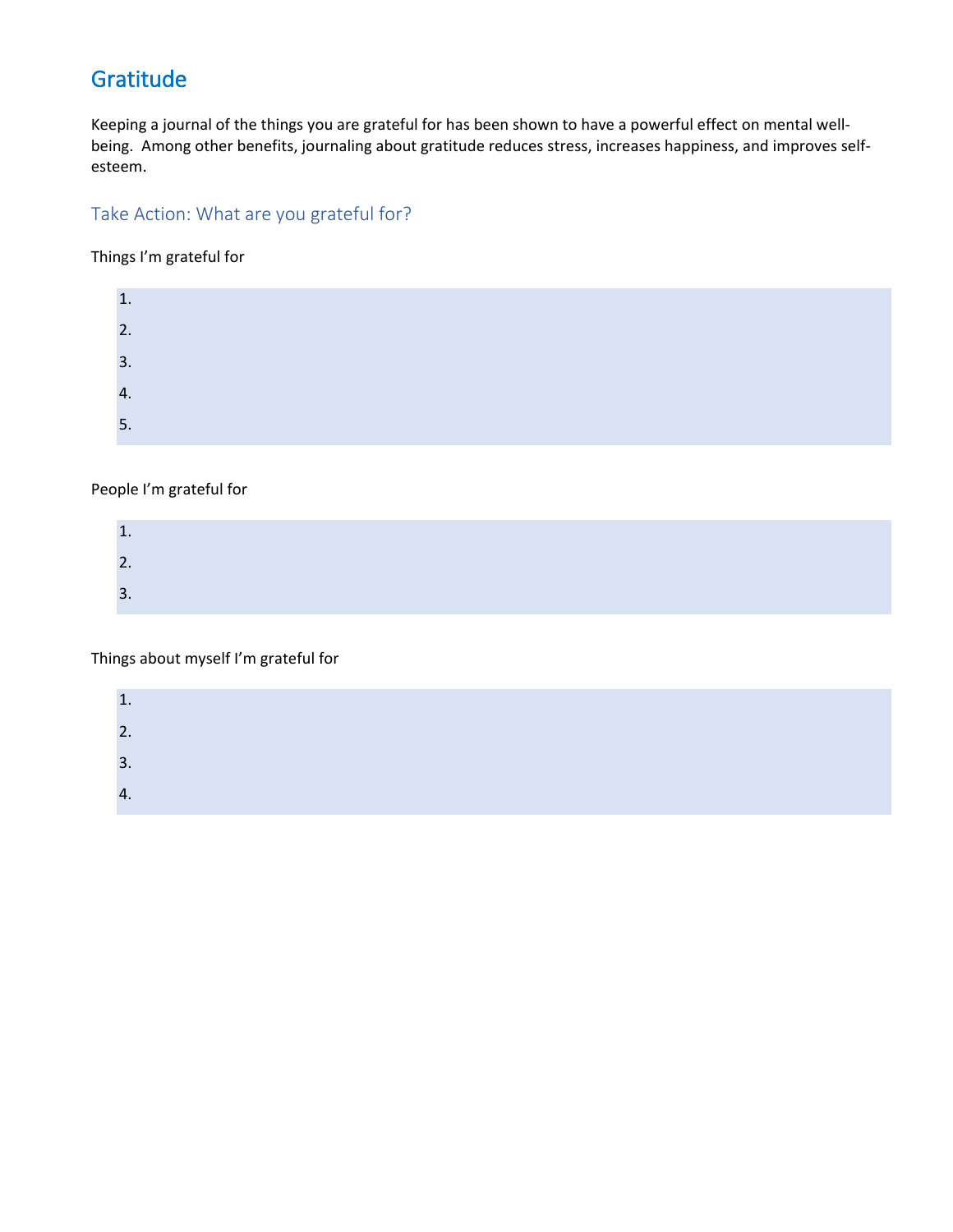# Healthy Habits

It takes the average person at least 21 days to form a habit. What are some healthy habits you are prepared to commit to in order to improve your mental health?

# Here are some suggestions!<br> **E** Read a book

- 
- $\bar{\mathbb{Z}}$
- $\overline{\mathbb{Z}}$
- Ø
- 
- $\overline{\mathbb{C}}$  Get outside Center of kindness and  $\overline{\mathbb{C}}$  bo yoga Do Yoga Do Yoga Do Yoga Do Wake a budget Center a music
- $\bar{z}$
- **E** Find a fitness program online **Learn to run** Learn to run **Learn to run** B Go for a bike ride
- 
- Read a book Watch a funny movie Listen to a podcast
- 
- 
- 
- 
- 
- Watch a TED talk  $\Box$  Organize something in your home  $\Box$  Learn to meditate<br>
E Learn to run  $\Box$  Learn to run  $\Box$  Go for a bike ride
	-
- 
- Call a friend  $\Box$  Theal plan  $\Box$  Meal plan  $\Box$  Write down what you're grateful for expansion of the Meal prep of the mean of the Meal prep of the Meal prep of the Meal prep of the Meal prep of the Meal prep of the Meal
- Exercise and the settle of the settle of the settle of the Meal prep and the means of the Second Meal prep and <br>
The Second Mean of the Second Mean of the Second Mean of the Second Meal of the Second Mean of the Second Me
	-
	-
	- **EXECUS** Start a sleep tracker **CRANG** Create a music playlist that brings you joy Create a music playlist that brings you joy
		-

### Take Action: Commit to healthy habits

| Day       | Goal(s) | Week 1 | Week 2 | Week 3 | Week 4 | Week 5 |
|-----------|---------|--------|--------|--------|--------|--------|
| Monday    |         |        |        |        |        |        |
| Tuesday   |         |        |        |        |        |        |
| Wednesday |         |        |        |        |        |        |
| Thursday  |         |        |        |        |        |        |
| Friday    |         |        |        |        |        |        |
| Saturday  |         |        |        |        |        |        |
| Sunday    |         |        |        |        |        |        |

- -
- $\overline{\mathbb{C}}$  Forest bathing  $\overline{\mathbb{C}}$  and  $\overline{\mathbb{C}}$  and  $\overline{\mathbb{C}}$  are color a picture  $\overline{\mathbb{C}}$  and  $\overline{\mathbb{C}}$  and  $\overline{\mathbb{C}}$  are color a picture  $\overline{\mathbb{C}}$  and  $\overline{\mathbb{C}}$  and  $\overline{\mathbb{C}}$  and  $\overline{\mathbb{C}}$  and  $\$ 
	- -
		-